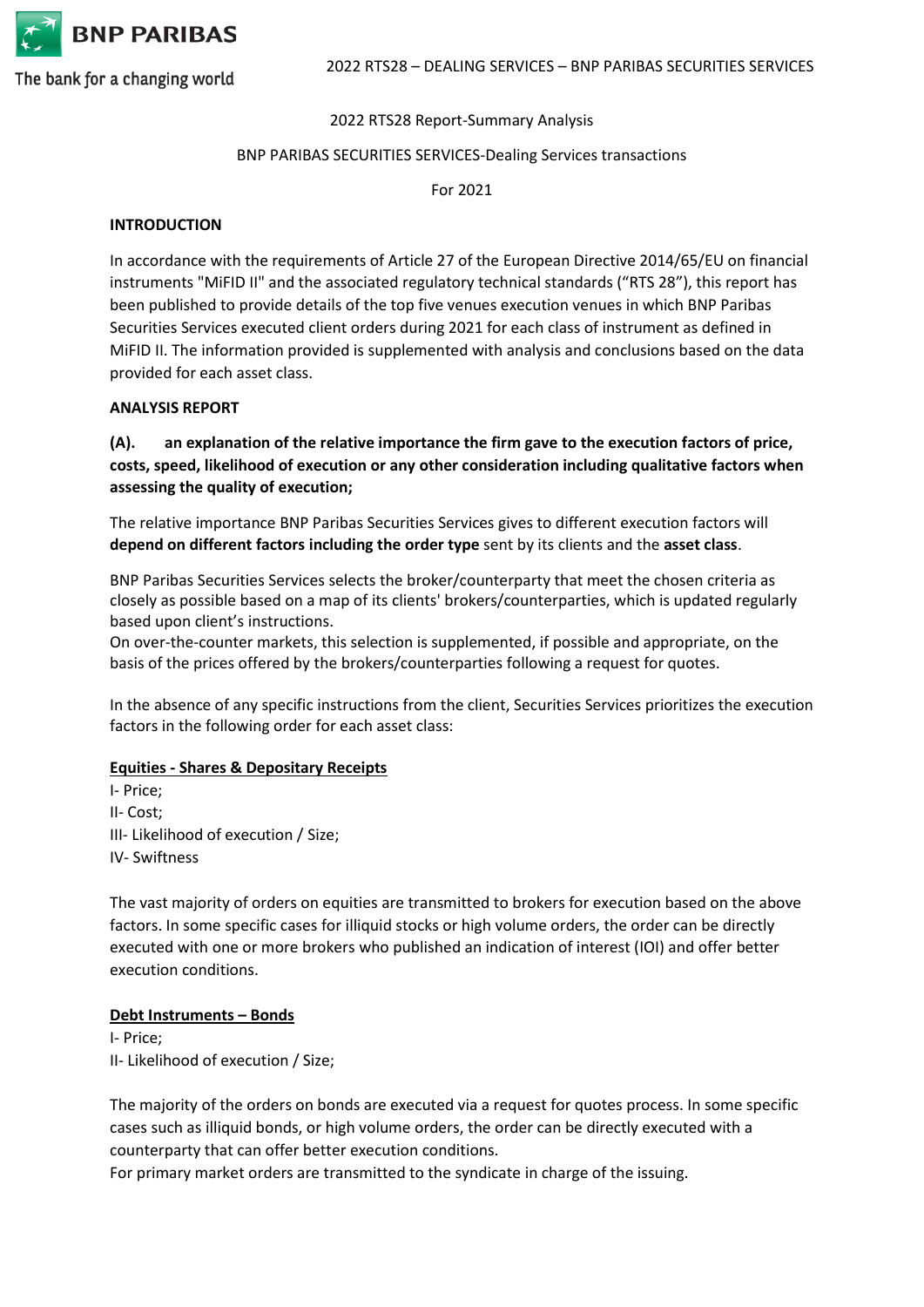

## **Debt Instruments - Money Market**

I- Price; II- Likelihood of execution / Size;

Due to the nature of this financial instrument, most of the orders on money market instruments are executed through telephone and/or Bloomberg chat.

## **Interest rates Derivatives – Listed**

I- Price; II- Cost; III- Likelihood of execution / Size; IV- Swiftness

The majority of the orders on interest rates listed derivatives are transmitted to brokers for execution. In some cases and depending on the order type, BNP Paribas Securities Services can perform a request for quote process.

#### **Currency derivatives – Listed**

I- Price; II- Cost; III- Likelihood of execution / Size; IV- Swiftness

The majority of the orders on currency listed derivatives are transmitted to brokers for execution. In some cases and depending on the order type, BNP Paribas Securities Services can perform a request for quote process.

## **Currency derivatives – OTC**

I- Price II- Likelihood of execution / Size III- Swiftness

The majority of the orders on OTC currency derivatives are executed via a request for quotes process. In some specific cases, the order can be directly executed with a counterparty that can offer better execution conditions.

#### **Securitized derivatives**

I- Price; II- Cost; III- Likelihood of execution / Size; IV- Swiftness

The majority of the orders on securitized derivatives are directed by clients to the issuer.

#### **Structured finance**

I- Price;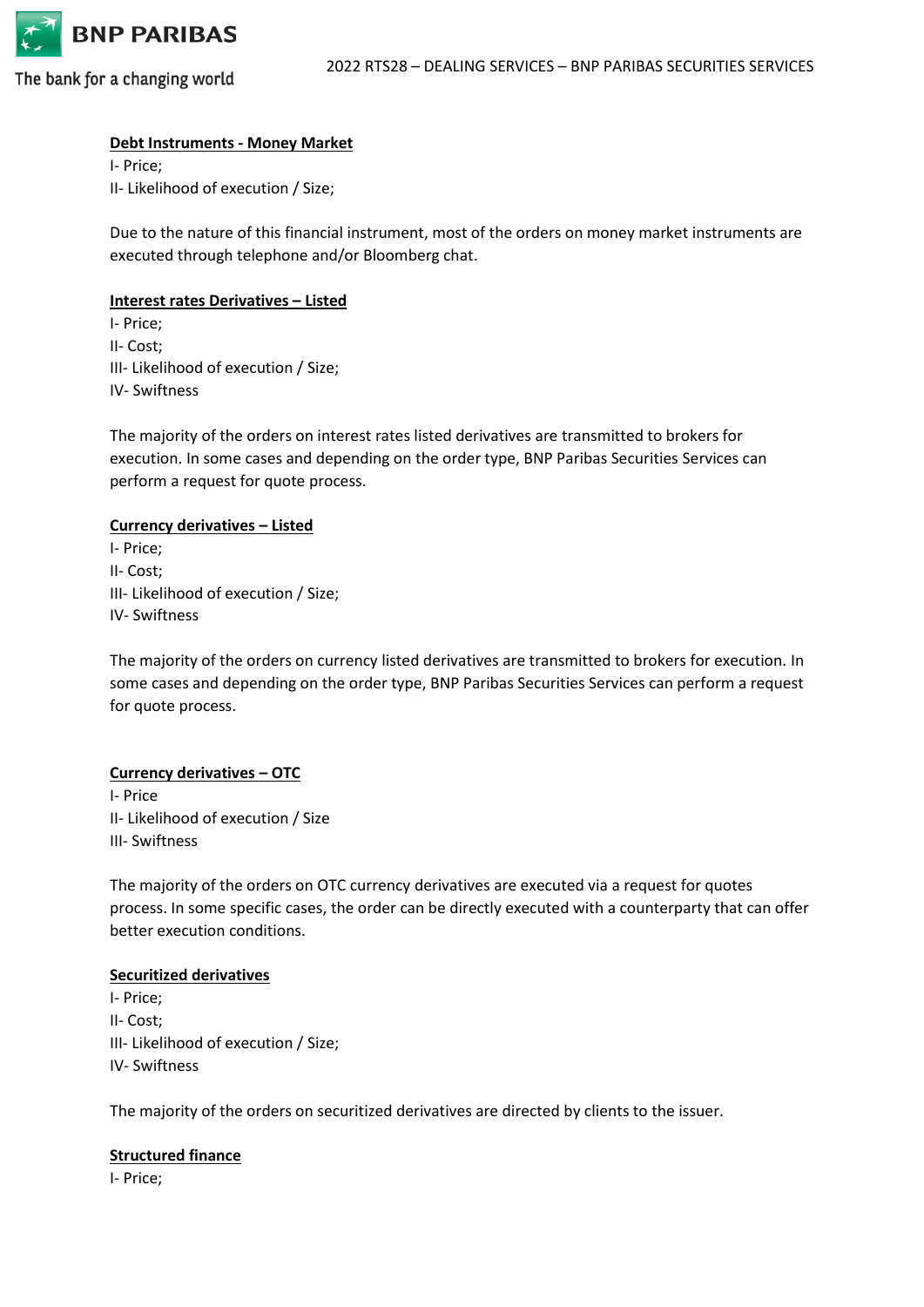

II- Cost; III- Likelihood of execution / Size; IV- Swiftness

The majority of the orders on structured finance instruments are directed by clients to the issuer.

## **Equity derivatives – Listed**

I- Price; II- Cost; III- Likelihood of execution / Size; IV- Swiftness

The majority of the orders on equity-listed derivatives are transmitted to brokers for execution. In some cases and depending on the order type, BNP Paribas Securities Services can perform a request for quote process.

## **Commodity derivatives and emission allowances Derivatives**

I- Price; II- Cost; III- Likelihood of execution / Size; IV- Swiftness

The majority of the orders on commodities listed derivatives are transmitted to brokers for execution. In some cases and depending on the order type, BNP Paribas Securities Services can perform a request for quote process.

## **Exchange traded products**

I- Price; II- Cost; III- Likelihood of execution / Size; IV- Swiftness

Orders on exchange-traded products are mainly executed with a broker following a request for quote process. In some cases and depending on the order type, BNP Paribas Securities Services can transmit the orders to brokers for execution.

## **Credit derivatives**

I- Price; II- Likelihood of execution / Size;

The majority of the orders on credit derivatives are executed via a request for quotes process. In some specific cases such as high volume orders, the order can be directly executed with a counterparty that can offer better execution conditions.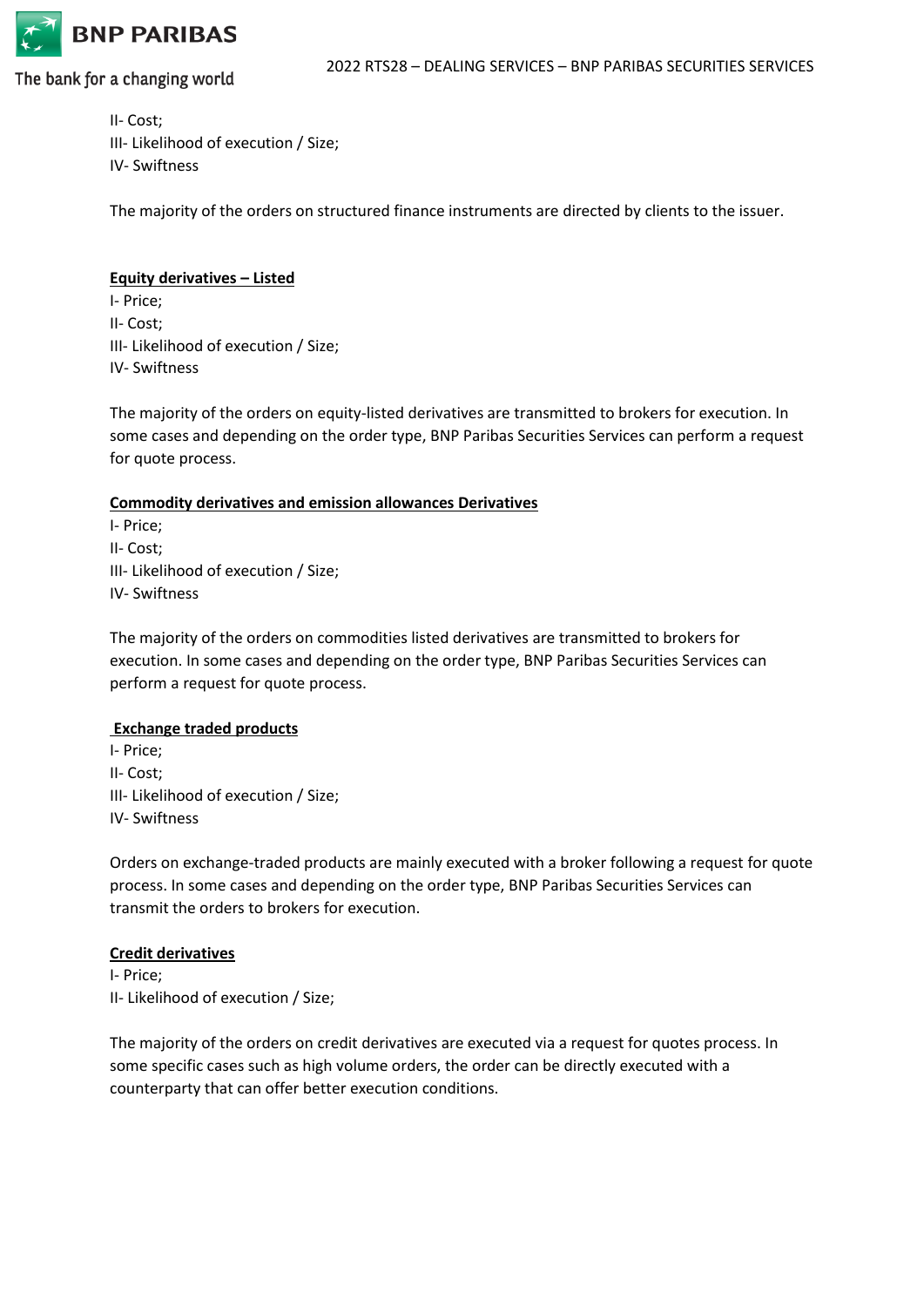

# **(B). a description of any close links, conflicts of interests, and common ownerships with respect to any execution venues used to execute orders;**

BNP Paribas Securities Services is a fully owned subsidiary of BNP Paribas, SA.

BNP Paribas Securities Services may use BNP Paribas group's affiliated brokers/counterparties. These brokers/counterparties are subject to the same broker selection and evaluation process and rules as any other broker/counterparty, and receive no preferential consideration.

Further details on the Securities Services general policy for identification, prevention and management of conflict of interest can be found on the link: https://securities.bnpparibas.com/files/live/sites/web/files/medias/documents/regulatorydisclosures/conflict-inter\_en\_2017-12-22.pdf

# (**C). a description of any specific arrangements with any execution venues regarding payments made or received, discounts, rebates or non-monetary benefits received;**

BNP Paribas Securities Services does not have any specific arrangements with any execution venues regarding payments made or received, discounts, rebates or non-monetary benefits.

# **(D). an explanation of the factors that led to a change in the list of execution venues listed in the firm's execution policy, if such a change occurred;**

Not applicable as BNP Paribas Securities Services' clients determine the list of eligible brokers and counterparties and ultimately the latter has the responsibility of applying client specific constraints/instructions with regards to the list of execution venues.

# **(E) an explanation of how order execution differs according to client categorization, where the firm treats categories of clients differently and where it may affect the order execution arrangements;**

All our clients are professional clients.

All clients are offered the same level of protection and service.

**(F) an explanation of whether other criteria were given precedence over immediate price and cost when executing retail client orders and how these other criteria were instrumental in delivering the best possible result in terms of the total consideration to the client;**

All our clients are professional clients.

**(G) an explanation of how the investment firm has used any data or tools relating to the quality of execution, including any data published under Commission Delegated Regulation (EU) 2017/575;**